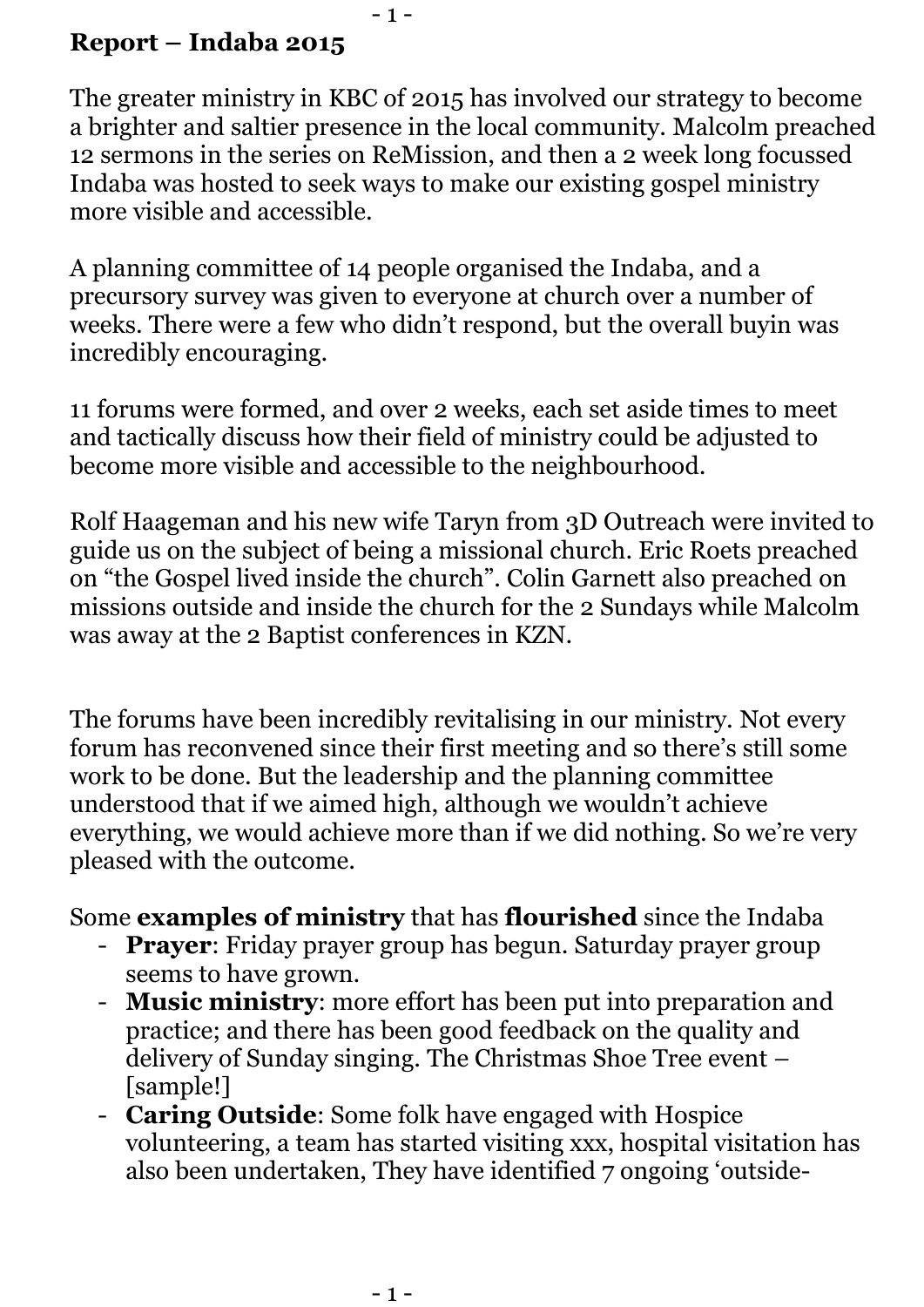caring' projects. and there is a new plan to hand out sandwiches to waiting patients.

- **Caring Inside**: one recommendation from this forum was to assign everyone in the church to a home group/ Bible study – (so that even if they didn't attend, they knew they were part of a caring group, and would be encouraged to attend). Prior to the Indaba there were already a number of caring ministries – and those have still been going very strong – e.g. meals for Whites, care for the Pitts, and more
- **Children's ministry**: The Sunday school program has been made earlier, and expanded to include children's worship, and a holiday club is in the pipeline for the Christmas holidays
- **The Family and Social** forum's one goal this year was to reintroduce a social meal after the QGMs!
- **Seniors Events**: have hosted 2 amazing events Seniors and Senioritas – and we've had a number of visitors, who have shown interest in returning.
- **Communications and Promotion** forum everything around enhancing the awareness, image and communication of KBC both internally (with our existing church family) and externally (with the community on the hill and Knysna community as a whole). And just a few projects that they have taken on include
	- o Road signage erected
	- o Website updated
	- o Powerpoint notices revamped
	- o And continuing investigating to use our position on the N2 for the best possible "salt and light"
- **Evangelism & Discipleship**: have had some of the most passionate sessions, esp led by Rolf. A large delivery of evangelistic newspaper was received for an evangelistic outreach, and a lot have been handed out – and there's more planned in the pipeline too.

## Lessons learned

- After all, God was behind it. It wasn't a man-driven event. The Lord has really blessed it. He has confirmed in many ways that it was the right thing, by the timing of events, enjoyment of people, the ministry that has flourished. Also, his sovereign hand, which removed me from the picture at the critical moment and let others pick up the lead [Mark is an example] and let them flourish. Our church has only benefited by this.